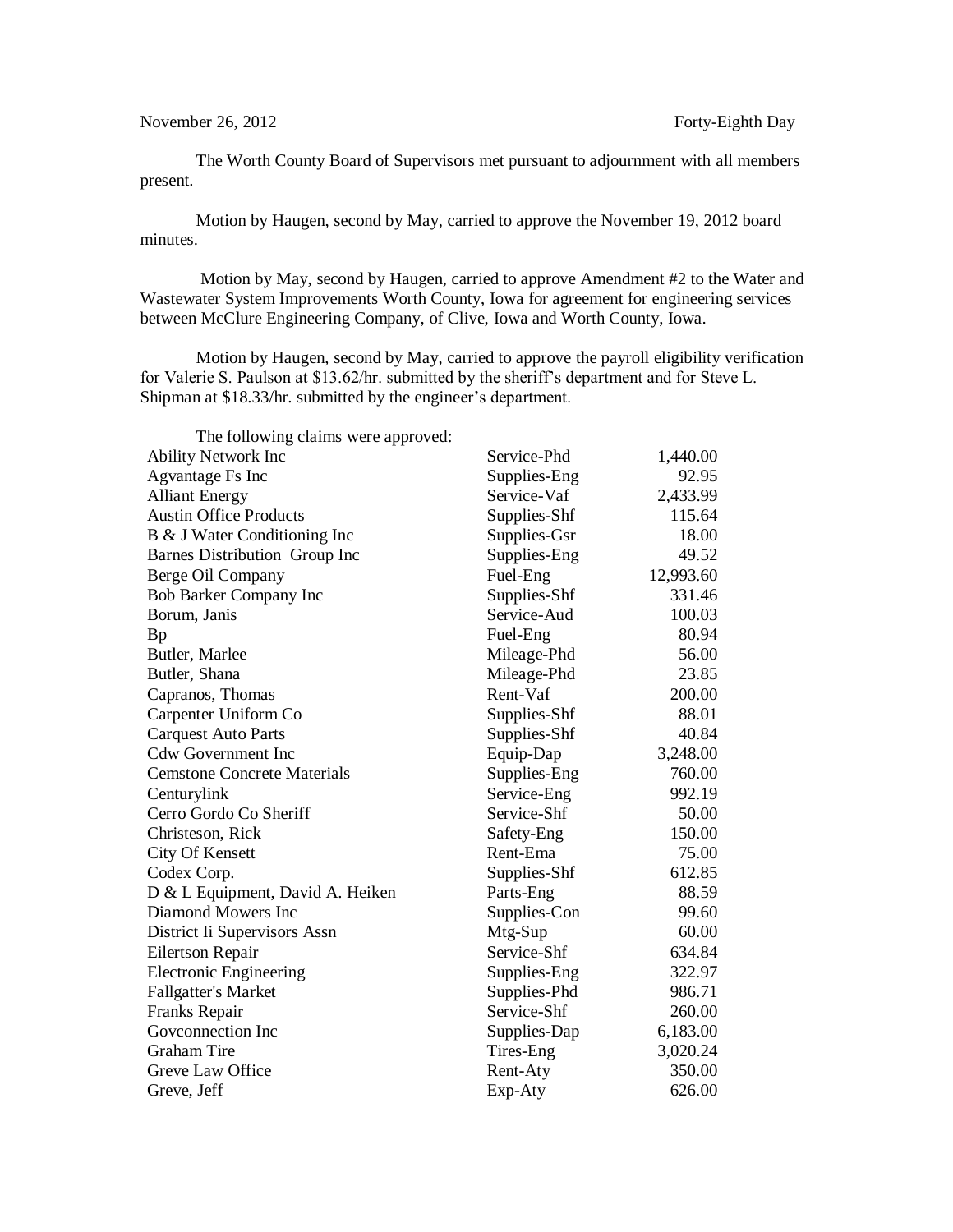| Hackbart, Philip E.                | Mileage-Vaf            | 12.36      |
|------------------------------------|------------------------|------------|
| Hanson, Gary                       | Service-Eng            | 235.00     |
| Heartland Asphalt Inc              | Supplies-Eng           | 195.81     |
| <b>Heartland Power Coop</b>        | Service-Eng            | 453.61     |
| Henry M. Adkins & Son Inc.         | Service-Aud            | 5,713.88   |
| Huber Supply Co                    | Supplies-Eng           | 233.28     |
| Ia Dept Of Natural Resources       | Fees-Wwt               | 66.00      |
| Ia Prison Industries               | Supplies-Eng           | 1,069.80   |
| Idda                               | Mtg-Dra                | 40.00      |
| Isac Group Health                  | <b>Health Ins Prem</b> | 49,271.00  |
| J & J Machining Welding & Fabr     | Supplies-Eng           | 111.90     |
| J Mart                             | Wellness-Phd           | 50.00      |
| Jaspers, Katherine                 | Service-Aud            | 41.25      |
| Joe's Collision & Performance      | Service-Shf            | 35.50      |
| Johnson, Hal                       | Rent-Phd               | 940.00     |
| Johnson, Teresa                    | Mileage-Phd            | 112.50     |
| Keele, Judith                      | Service-Aud            | 107.76     |
| Kramer, Noelle                     | Mileage-Phd            | 18.50      |
| Langenbau, Jay                     | Supplies-Shf           | 56.16      |
| <b>Larson Contracting Central</b>  | Project-Ndp            | 43,244.00  |
| Low, Richard R                     | Fuel-Asr               | 34.20      |
| Mail Services Llc                  | Supplies-Trs           | 392.43     |
| Manly Junction Signal              | Service-Trs            | 137.40     |
| Marshall & Swift Inc               | Supplies-Gsr           | 22.03      |
| Martin Bros Dist Co. Inc           | Supplies-Gsr           | 723.99     |
| <b>Mason City Business Systems</b> | Service-Shf            | 121.20     |
| Mc Clure Engineering Co            | Service-Ndp            | 12,195.00  |
| Mc Sorley, David L                 | Service-Phd            | 2,325.00   |
| Mireles, Sandra                    | Mileage-Mha            | 363.08     |
| Myli, Diane                        | Mileage-Phd            | 9.85       |
| Napa Auto Parts                    | Supplies-Eng           | 18.67      |
| Nasby's Radiator Service           | Service-Eng            | 185.00     |
| North Iowa Broadcasting Inc        | Service-Shf            | 100.00     |
| Northern Iowa Therapy Pc           | Service-Phd            | 210.00     |
| Northwood Anchor                   | Service-Shf            | 269.00     |
| Northwood Chamber Of Commerce      | Wellness-Phd           | 375.00     |
| Northwood Electric Inc             | Service-Gsr            | 588.38     |
| Northwood Lumber                   | Supplies-Con           | 236.98     |
| Northwood True Value               | Supplies-Rec           | 17.99      |
| Northwood Welding Inc              | Supplies-Eng           | 76.74      |
| Northwoods State Bank              | Payment-Ndp            | 115,800.00 |
| Odden, Marjorie                    | Service-Aud            | 39.19      |
| Olson, Fran                        | Service-Aud            | 35.06      |
| Paetec                             | Service-Eng            | 15.32      |
| Peopleservice, Inc                 | Service-San            | 13,875.00  |
| <b>Pinnacle Quality Insight</b>    | Service-Phd            | 150.00     |
| Prazak, Edie                       | Mileage-Phd            | 166.00     |
| Printing Services Inc              | Service-Asr            | 270.51     |
| Pritchard's Of Northwood Inc       | Vehicles-Shf           | 61,594.00  |
| Reinhart Food Service Llc          | Supplies-Shf           | 273.83     |